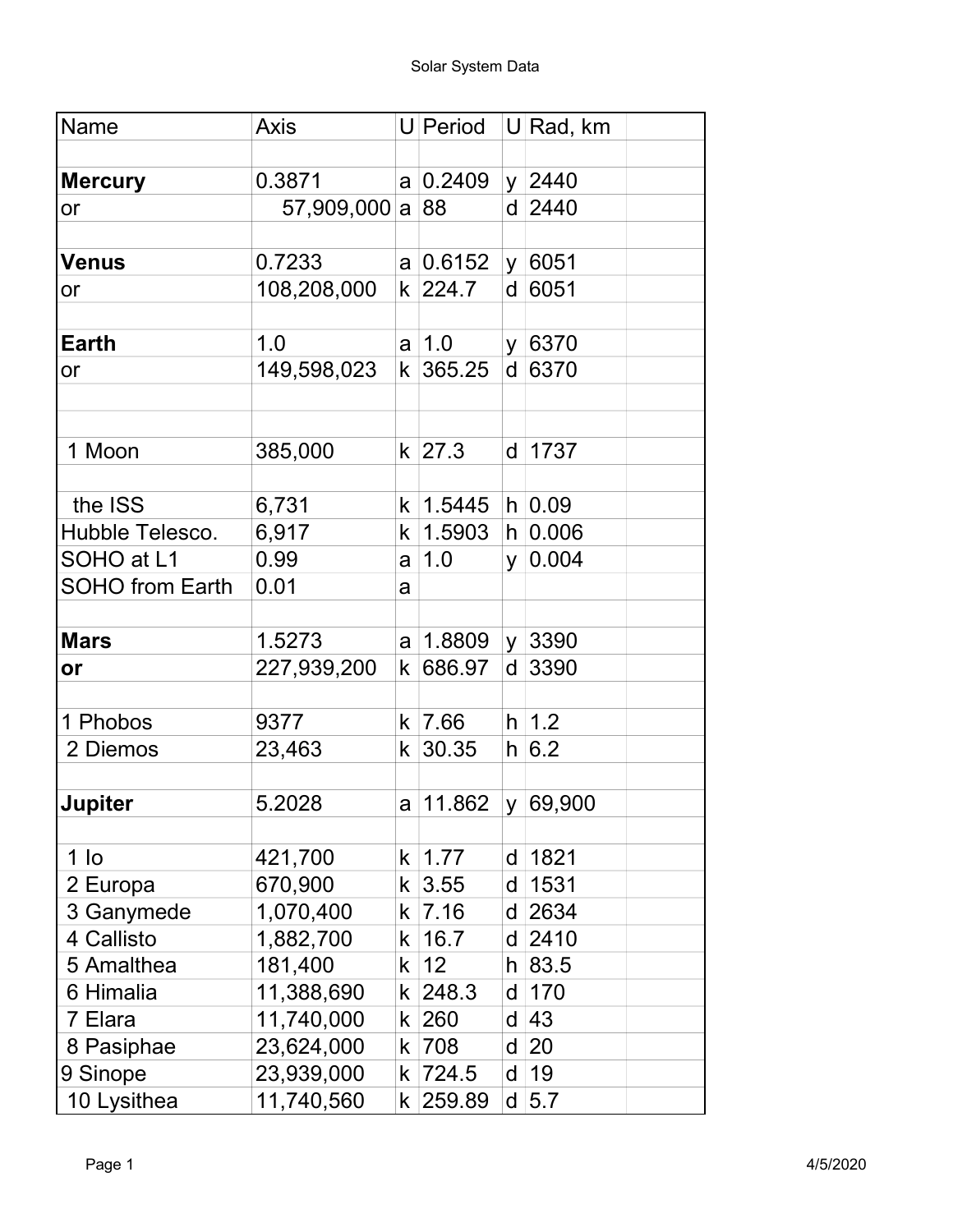| Name          | Axis         |                    | U Period  |   | U Rad, km         |
|---------------|--------------|--------------------|-----------|---|-------------------|
| 11 Carme      | 23,404,000   | k                  | 702.28    | d | 23                |
| 12 Ananke     | 21,276,000   | k                  | 610.5     | d | 14                |
| 13 Leda       | 11,165,000   | k                  | 240.9     | d | 10                |
| 14 Thebe      | 221,889      | k                  | 16.2      | h | 49.3              |
| 15 Adrastea   | 129,000      | k                  | 7.2       | h | 20                |
| 16 Metis      | 128,000      | k                  | 7.08      | h | 9                 |
| 17 Callirrhoe | 24,102,000   | k                  | 758.82    | d | 4.3               |
| 18 Themisto   | 7,393,216    | k                  | 130       | d | 8                 |
| 19 Megaclite  | 23,806,000   | k                  | 752.8     | d | $\vert 2.5 \vert$ |
| 20 Taygete    | 22,438,648   | k                  | 686.67    | d | $\vert 2.5 \vert$ |
| 21 Chaldene   | 22,713,444   | k                  | 639.33    | d | 8                 |
| 22 Harpalyke  | 21,105,000   | k                  | 623.3     | d | 8                 |
| 23 Kalyke     | 23,180,773   | k                  | 721.02    | d | 2.5               |
| 24 locaste    | 20,722,566   | k                  | 609.43    | d | 4                 |
| 25 Erinome    | 22,986,268   | k                  | 711.96    | d | 1.5               |
| 26 Isonoe     | 23,800,647   | k.                 | 750.13    | d | 8                 |
| 27 Praxidike  | 20,823,948   | k                  | 613.9     | d | 3.5               |
| 28 Autonoe    | 21,264,445   | k                  | 772.17    | d | 8.8               |
| 29 Thyone     | 21,405,570   | k                  | 539.8     | d | 8                 |
| 30 Hermippe   | 21,182,086   | k                  | 629.81    | d | 7.8               |
| 31 Aitne      | 22,285,161   | k                  | 679.64    | d | 8                 |
| 32 Eurydome   | 23,230,858   | k                  | 723.36    | d | 8.2               |
| 33 Euanthe    | 20,404,854   | k                  | 598.09    | d | 8.3               |
| 34 Euporie    | 19,088,134   | $\mathsf k$ $\mid$ | 538.89    | d | 8.2               |
| 35 Orthosie   | 20,567,971   |                    | k 602.62  |   | $d \,   8.4$      |
| 36 Sponde     | 24,252,627   |                    | k 771.6   |   | $d \,   8.4$      |
| 37 Kale       | 23,217,000   |                    | k  729.5  |   | $d \,   8.2$      |
| 38 Pasithae   | 23,307,318   | k.                 | 726.93    | d | 8.4               |
| 39 Hegemone   | 23,702,511   |                    | $k$ 2.041 |   | $d \,   8.2$      |
| 40 Mneme      | 21,129,786   |                    | k  627.48 | d | 8.2               |
| 41 Aoede      | 23,044,175   |                    | k  714.66 | d | 7.8               |
| 42 Thelxinoe  | 21,162,000   |                    | k  628.1  | d | 8.1               |
| 43 Arche      | 23,717,051   | k.                 | 746.19    | d | 8.2               |
| 44 Kallichore | 23,111,823   |                    | k  717.81 | d | 8.2               |
| 45 Helike     | 20,540,266   |                    | k   601.4 | d | 8.1               |
| 46 Carpo      | 17, 144, 873 |                    | k  458.62 |   | $d$ 8.1           |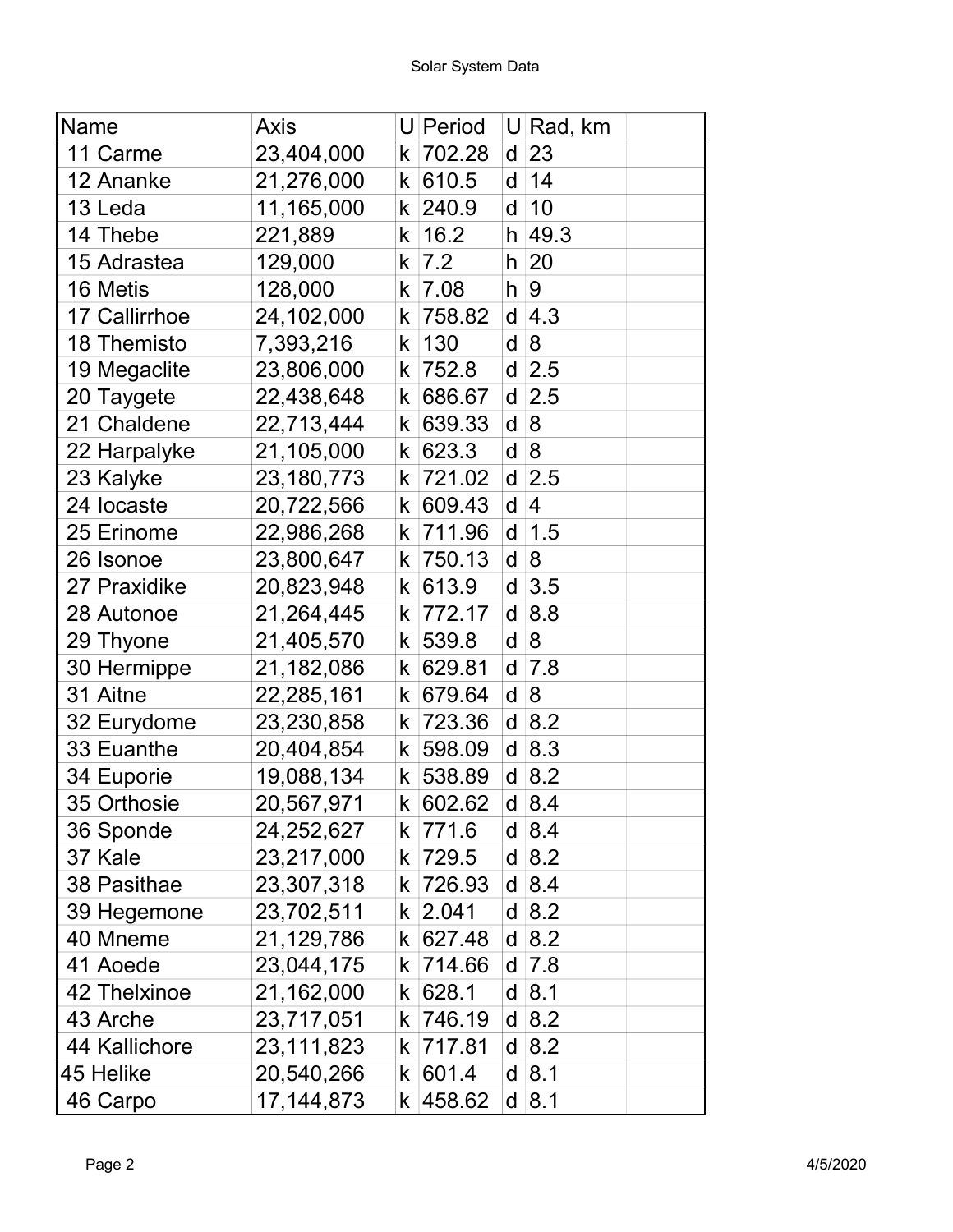| Name                                       | Axis       |                      | U Period       | U  | Rad, km    |
|--------------------------------------------|------------|----------------------|----------------|----|------------|
| 47 Eukelade                                | 23,483,694 |                      | k 235.2        | d  | 8          |
| 48 Cyllene                                 | 23,396,269 |                      | k  731.1       |    | $d$ 8.2    |
| 49 Kore                                    | 23,345,093 | k.                   | 723.72         | d  | 8.3        |
| 50 Herse                                   | 22,134,306 |                      | k 672.75       |    | d 8.3      |
| 53 Dia                                     | 12,570,424 |                      | k 287.93       | d  | 8.2        |
| 60 Eupheme                                 | 21,199,710 |                      | k   627.8      | d  | $\vert$ 1  |
| Jupiter has lost and found moons over time |            |                      |                |    |            |
|                                            |            |                      |                |    |            |
| J Halo ring                                | 92,000     | k                    |                |    |            |
| Main ring                                  | 122,500    | k                    |                |    |            |
| Amalthea ring                              | 129,000    | k                    |                |    |            |
| Thebe ring                                 | 182,000    | k                    |                |    |            |
| outer edge                                 | 226,000    | k                    |                |    |            |
|                                            |            |                      |                |    |            |
| <b>Saturn</b>                              | 9.5388     |                      | a 29.458       |    | y   58,200 |
|                                            |            |                      |                |    |            |
| 1 Mimas                                    | 185,540    |                      | k 0.942        | d  | 198        |
| 2 Encedelas                                | 238,040    | k.                   | 1.37           | d  | 521        |
| 3 Tethys                                   | 294,670    |                      | k   1.888      | d  | 531        |
| 4 Dione                                    | 377,420    |                      | k 2.737        | d  | 561        |
| 5 Rhea                                     | 527,070    |                      | k 4.518        | d  | 764        |
| 6 Titan                                    | 1,221,870  | k.                   | 15.95          | d  | 2575       |
| 7 Hyperion                                 | 1,481,009  |                      | k 21.276       | d  | 270        |
| 8 lapetus                                  | 3,560,840  |                      | k 79.33        | d  | 1469       |
| 9 Phoebe                                   | 12,947,780 |                      | k 550.31       | d  | 107        |
| 10 Janus                                   | 151,460    | $\mathsf k$          | 0.695          | d  | 90         |
| 11 Epimetheus                              | 151,410    |                      | k   0.694      | d  | 58         |
| 12 Helene                                  | 377,420    |                      | k 2.737        | d  | 18         |
| 13 Telesto                                 | 294,710    | k.                   | 1.888          | d  | 12.4       |
| 14 Calypso                                 | 294,710    | k.                   | 1.888          | d  | 10.7       |
| 15 Atlas                                   | 137,670    | k.                   | 14.44          | h. | 15         |
| <b>16 Prometheus</b>                       | 139,380    | k.                   | 14.7           |    | $h$ 43     |
| 17 Pandora                                 | 141,720    |                      | k   0.629      | d  | 30         |
| 18 Pan                                     | 133,580    |                      | $k \,   0.575$ | d  | 14         |
| 19 Ymir                                    | 23,040,000 | k.                   | 1315.1         | d  | 9          |
| 20 Paaliaq                                 | 15,200,000 | $\mathsf k\,$ $\mid$ | 686.95         | d  | 11         |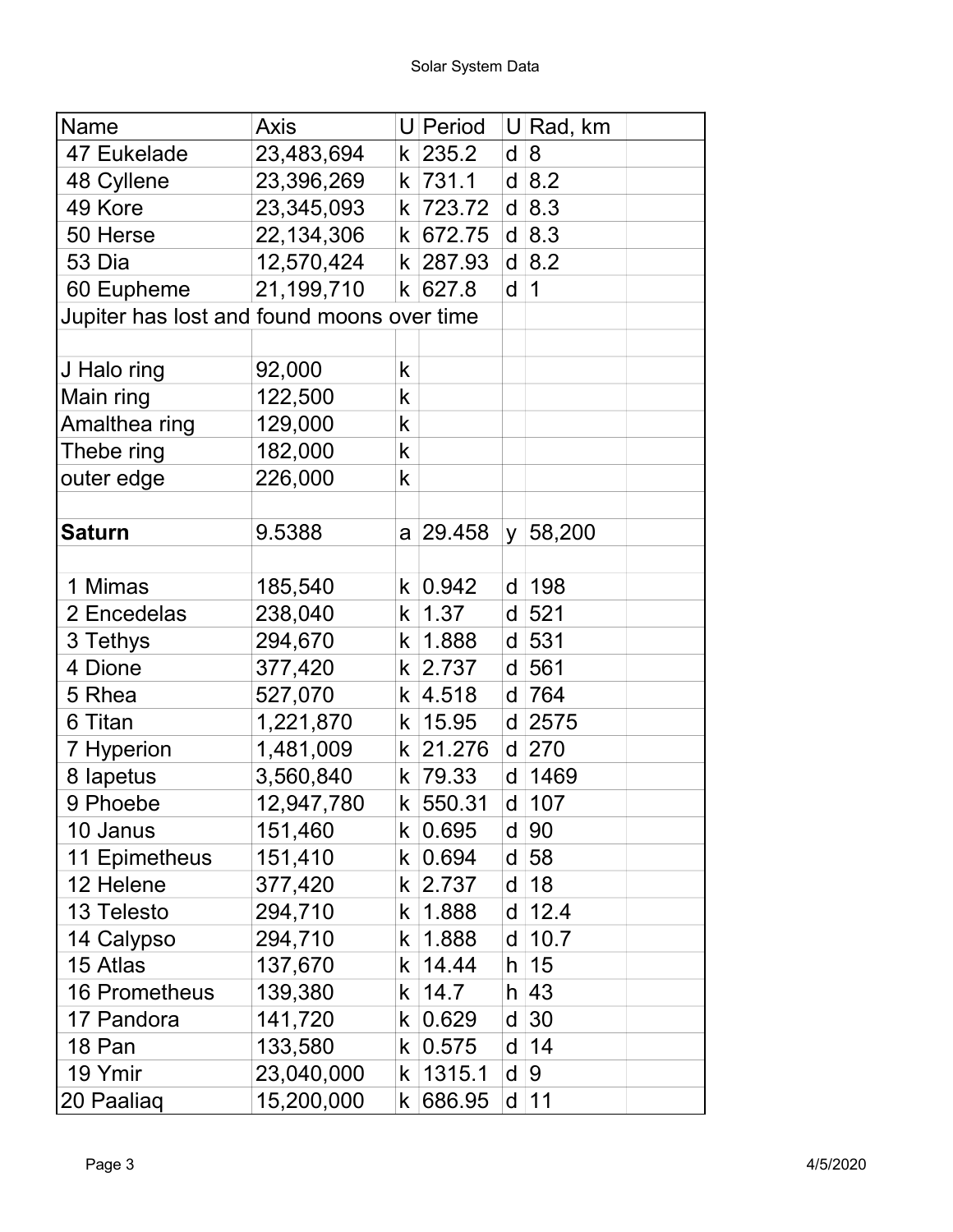| Name          | Axis       |             | U Period |   | U Rad, km      |  |
|---------------|------------|-------------|----------|---|----------------|--|
| 21 Tarvos     | 17,983,000 | k           | 926.2    | d | 7.5            |  |
| 22 Ijiraq     | 11,124,000 | k           | 451.42   | d | 6              |  |
| 23 Suttingr   | 19,459,000 | k           | 1016.7   | d | 3.5            |  |
| 24 Kiviuq     | 11,110,000 | k           | 449.22   | d | 8              |  |
| 25 Mundilfari | 18,628,000 | k           | 952.77   | d | 3.5            |  |
| 26 Albiorix   | 16,182,000 | k           | 783.45   | d | 16             |  |
| 27 Skathi     | 15,540,000 | k           | 728.2    | d | 4              |  |
| 28 Erriapus   | 17,343,000 | k.          | 871.19   | d | 5              |  |
| 29 Siarnaq    | 17,531,000 | k           | 895.53   | d | 20             |  |
| 30 Thrymr     | 20,314,000 | k           | 1094.1   | d | 3.5            |  |
| 31 Narvi      | 19,007,000 | k           | 1003.9   | d | 3.5            |  |
| 32 Methone    | 194,440    | k           | 1.01     | d | 1.6            |  |
| 33 Pallene    | 212,280    | k           | 0.1154   | d | 2.5            |  |
| 34 Polydeuces | 377,200    | k           | 2.737    | d | 1.3            |  |
| 35 Daphnis    | 136,500    | k           | 0.594    | d | 3.8            |  |
| 36 Aegir      | 20,751,000 | k           | 1117.5   | d | $\mathfrak{B}$ |  |
| 37 Bebhionn   | 17,119,000 | k           | 834.84   | d | 3              |  |
| 38 Bergelmir  | 19,336,000 | k           | 1005.7   | d | 3              |  |
| 39 Bestia     | 20,192,000 | k           | 1088.7   | d | 3.5            |  |
| 40 Farbuti    | 20,377,000 | k           | 1088.7   | d | 2.5            |  |
| 41 Fenrir     | 22,454,000 | k           | 1260.4   | d | $\overline{2}$ |  |
| 42 Fornjot    | 25,146,000 | k           | 1494.2   | d | 3              |  |
| 43 Hati       | 19,846,000 | k           | 1038.6   | d | 3              |  |
| 44 Hyrrokkin  | 18,437,000 | k           | 931.86   | d | 4              |  |
| 45 Kari       | 22,089,000 |             | k   1231 | d | 3.5            |  |
| 46 Loge       | 23,058,000 | k.          | 1311.4   | d | 3              |  |
| 47 Skoll      | 17,665,000 |             | k 878.29 | d | 3              |  |
| 48 Surtur     | 22,704,000 | k.          | 1297.4   | d | 3              |  |
| 49 Anthe      | 197,700    | k.          | 1.0509   | d | 0.9            |  |
| 50 Jarnsaxa   | 18,811,000 | k           | 964.74   | d | 3              |  |
| 51 Greip      | 18,206,000 | k.          | 921.19   | d | 3              |  |
| 52 Targeg     | 17,910,000 | k l         | 894.86   | d | 3.5            |  |
| 53 Aegaeon    | 167,500    | k.          | 0.808    | d | 0.33           |  |
| X S/2004 S12  | 19,878,000 | k.          | 1046.2   | d | 2.5            |  |
| X S/2004 S13  | 18,404,000 | k           | 933.48   | d | 3              |  |
| X S/2006 S1   | 18,790,000 | $\mathsf k$ | 963.37   | d | 3              |  |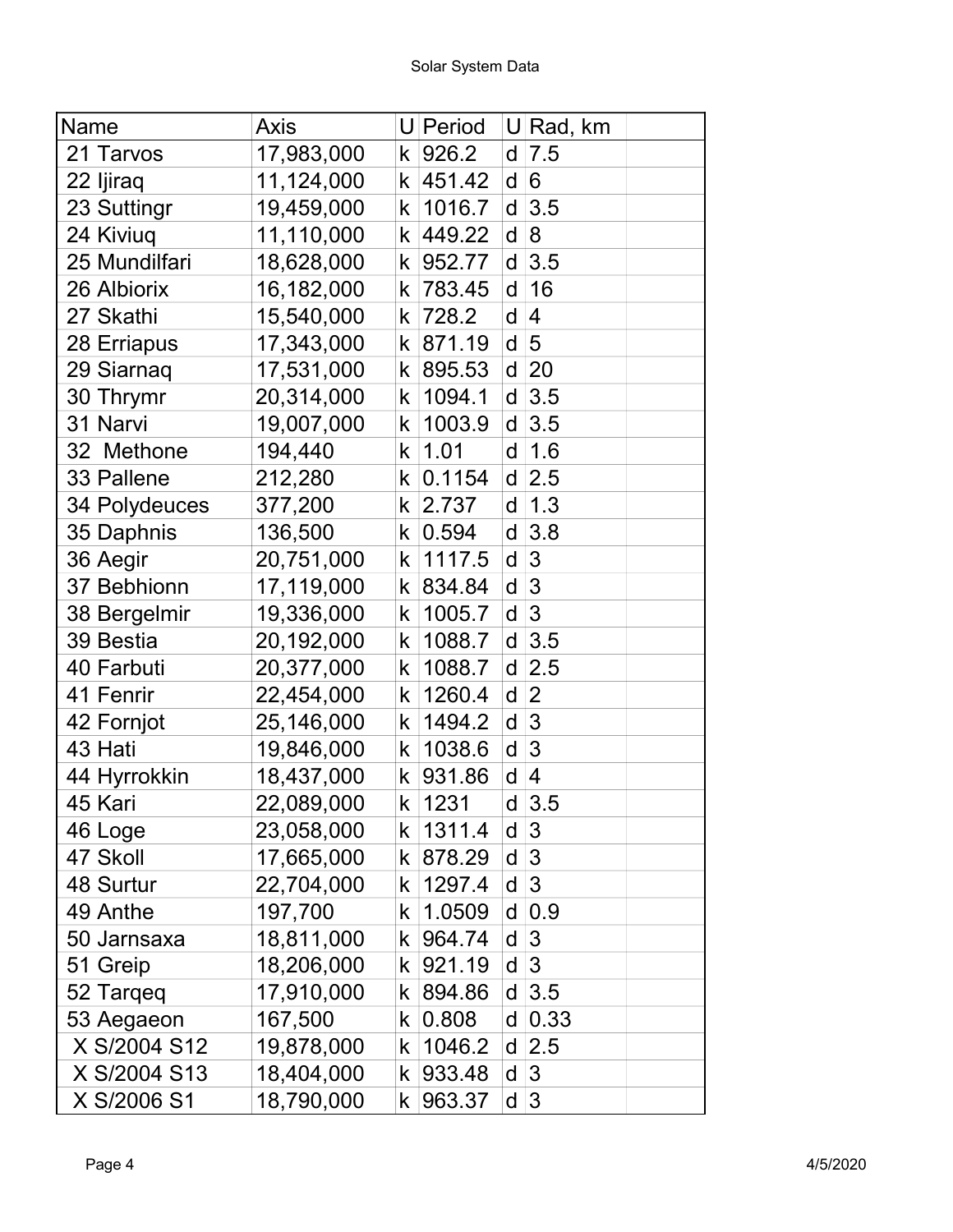| Name               | Axis       |    | U Period       |    | U Rad, km |  |
|--------------------|------------|----|----------------|----|-----------|--|
| X S/2007 S2        | 16,725,000 |    | k 808.08       | d  | 3         |  |
| X S/2007 S3        | 18,795,000 |    | k 977.8        | d  | 1.5       |  |
|                    |            |    |                |    |           |  |
| D ring             | 66,900     | k  |                |    |           |  |
| C ring             | 74,658     | k  |                |    |           |  |
| <b>B</b> ring      | 92,000     | k  |                |    |           |  |
| Cassini division   | 117,580    | k  |                |    |           |  |
| A ring             | 122,700    | k  |                |    |           |  |
| F ring             | 140,180    | k  |                |    |           |  |
| G ring             | 166,000    | k  |                |    |           |  |
| $E$ ring           | 180,000    |    |                |    |           |  |
|                    |            |    |                |    |           |  |
| <b>Uranus</b>      | 19.1914    |    | a 84.01        | y  | 25,400    |  |
|                    |            |    |                |    |           |  |
| 1 Ariel            | 191,020    |    | k 2.52         | d  | 579       |  |
| 2 Umbriel          | 266,000    |    | $k \,   4.144$ | d  | 585       |  |
| 3 Titania          | 435,910    |    | $k$ 8.71       | d  | 789       |  |
| 4 Oberon           | 583,520    |    | $k \mid 13.46$ | d  | 761       |  |
| 5 Miranda          | 129,390    |    | k   1.41       | d  | 236       |  |
| 6 Cordelia         | 49,751     |    | k 8            | h  | 20        |  |
| 7 Ophelia          | 53,763     |    | k   9          | h  | 21        |  |
| 8 Bianca           | 59,165     |    | $k \mid 10.46$ | h. | 64        |  |
| 9 Cressida         | 61,767     |    | $k$ 11.1       |    | $h$ 40    |  |
| 10 Desdemona       | 62,658     |    | k   11.4       |    | $h \, 32$ |  |
| 11 Juliet          | 64,358     |    | k   11.8       |    | h  47     |  |
| 12 Portia          | 66,097     | k. | 12.3           | h  | 68        |  |
| <b>13 Rosalind</b> | 69,926     | k  | 13.4           | h. | 36        |  |
| 14 Belinda         | 75,256     | k. | 15             | h  | 40        |  |
| 15 Puck            | 86,004     | k. | 18.3           | h  | 81        |  |
| 16 Caliban         | 7,231,000  | k  | 579.7          | d  | 36        |  |
| 17 Sycorax         | 12,179,000 | k  | 1288.3         | d  | 83        |  |
| 18 Prospero        | 16,256,000 | k  | 1978           | d  | 25        |  |
| 19 Setebos         | 17,418,000 | k. | 2225           | d  | 24        |  |
| 20 Stephano        | 8,004,000  |    | k  677.4       | d  | 16        |  |
| 21 Trincolo        | 8,504,000  | k  | 749.2          | d  | 9         |  |
| 22 Francisco       | 4,276,000  |    | k 266.6        | d  | 11        |  |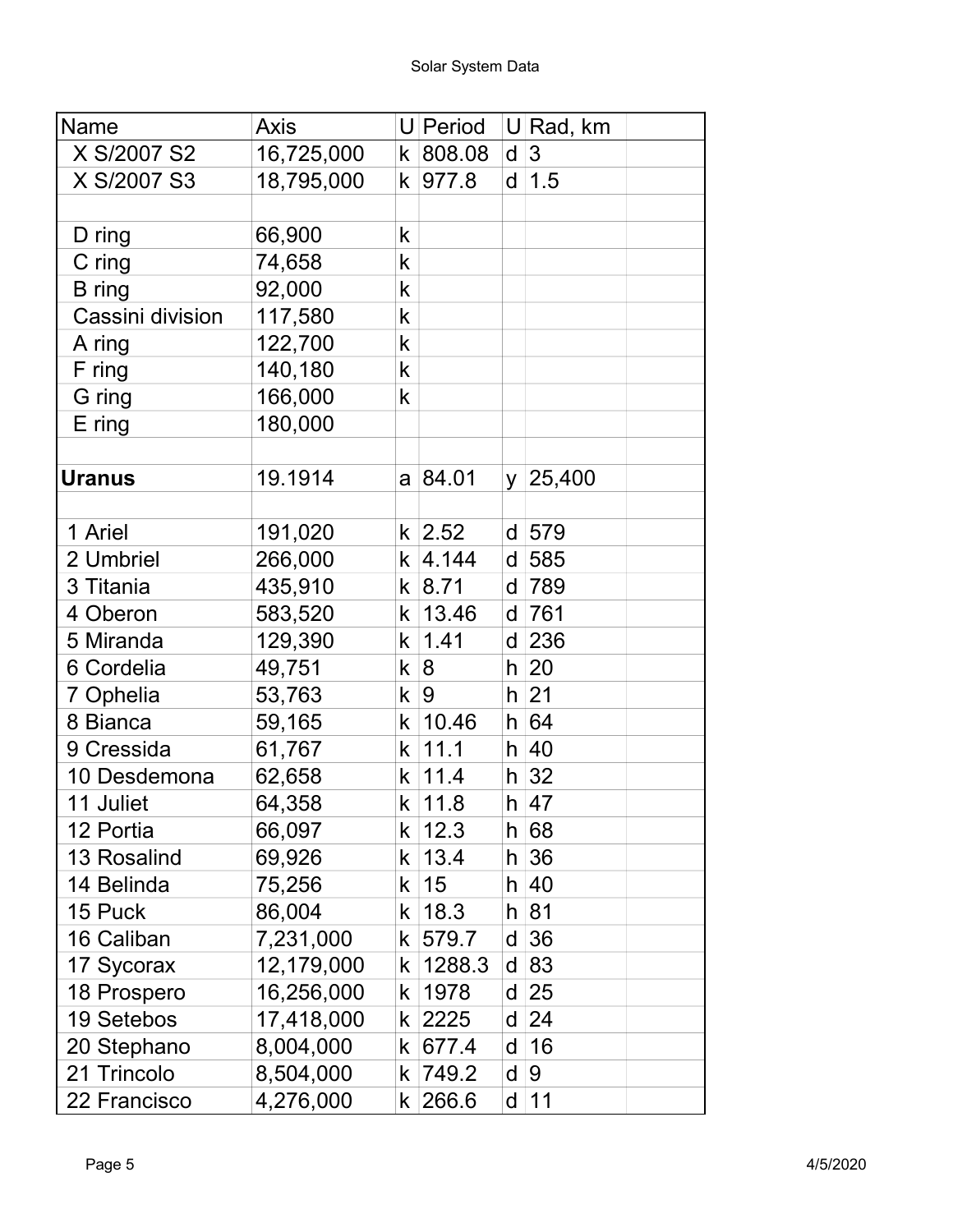| Name           | <b>Axis</b> |             | U Period   |          | $U$ Rad, km     |
|----------------|-------------|-------------|------------|----------|-----------------|
| 23 Margaret    | 14,345,000  |             | k   1687   | d        | 10              |
| 24 Ferdinand   | 20,901,000  |             | k 2887.2   | d        | 3               |
|                |             |             |            |          |                 |
| Uranus inner   | 38,000      | $\mathsf k$ |            |          |                 |
| Uranus outer   | 98,000      | $\mathsf k$ |            |          |                 |
|                |             |             |            |          |                 |
| <b>Neptune</b> | 30.0611     | a           | 164.79     |          | $y \mid 24,600$ |
| 1 Triton       | 354,759     |             | $k$ 5.9    | d        | 1353            |
| 2 Nereid       | 5,513,787   |             | $k$ 360.1  | d        | 357             |
| 3 Naiad        | 48,224      |             | $k$  7.07  | h        | 96              |
| 4 Thalassa     | 50,074      |             | k   7.5    |          | $h$ 41          |
| 5 Despina      | 52,526      |             | k   8.03   |          | $h$ 152         |
| 6 Galatea      | 61,953      |             | k 10       |          | h 87            |
| 7 Larissa      | 73,548      |             | $k$ 13     |          | $h$ 97          |
| 8 Proteus      | 117,647     |             | $k$ 1.1    |          | $d$ 210         |
| 9 Halimede     | 16,611,000  |             | k   1879.1 | d        | 31              |
| 10 Psamathe    | 46,705,000  |             | k 9129     | d        | 19              |
| 11 Sao         | 22,228,000  |             | k 2912.7   |          | $d$ 22          |
| 12 Laomedeia   | 23,613,000  |             | k 3171.3   | d        | 21              |
| 13 Neso        | 49,500,000  |             | k 9740.7   |          | d 60            |
| 14 Hippocamp   | 105,284     |             | $k$ 22.47  | h.       | 17              |
| NNG has 50     |             |             |            |          |                 |
|                |             |             |            |          |                 |
| Galle ring     | 41,000      | k           |            |          |                 |
| Lassel ring    | 53,000      | k           |            |          |                 |
| LeVerrier ring | 53,200      | k           |            |          |                 |
| Arago ring     | 57,200      | k           |            |          |                 |
| Adams ring     | 62,930      | k           |            |          |                 |
| <b>Pluto</b>   | 39.482      |             | k 247.9    | <b>y</b> | 1188            |
| 1 Charon       | 19,591      |             | k   6.387  |          | d 606           |
| 2 Styx         | 42,656      |             | $k$ 20.162 | d        | 17              |
| 3 Nix          | 48,694      |             | $k$ 24.9   | d        | 20              |
| 4 Kerberos     | 57,783      |             | $k$ 32.2   | d        | 15              |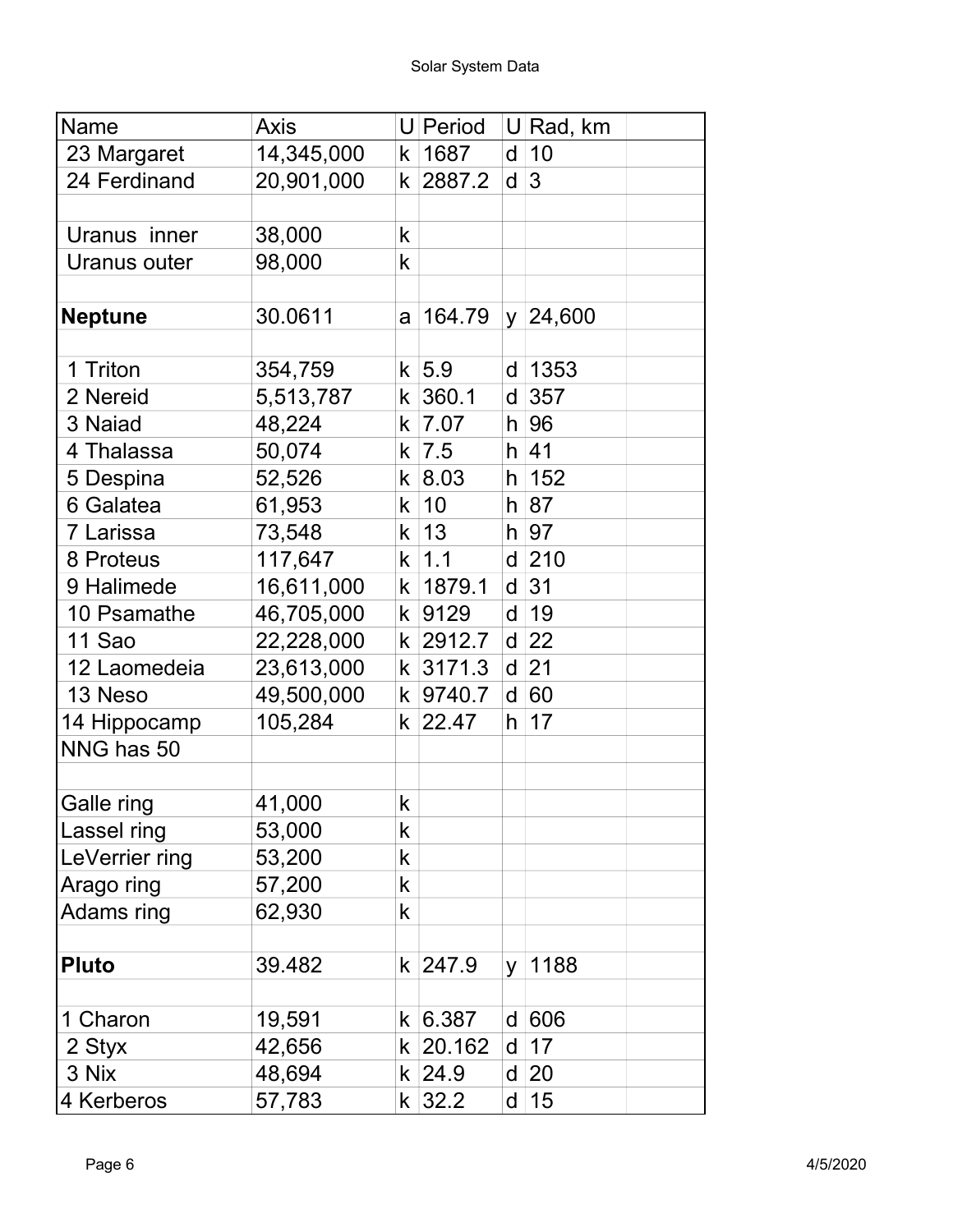| Name                                         | <b>Axis</b> |   | U Period      |          | U Rad, km     |  |
|----------------------------------------------|-------------|---|---------------|----------|---------------|--|
| 5 Hydra                                      | 64,738      |   | k 38.2        |          | $d$ 30        |  |
|                                              |             |   |               |          |               |  |
| Asteroids, then TNO follow                   |             |   |               |          |               |  |
| Data for numbered asteroids to 545,000       |             |   |               |          |               |  |
|                                              |             |   |               |          |               |  |
| These 2 are Near Earth Asteroids and visited |             |   |               |          |               |  |
| 101955 Bennu                                 | 1.1264      |   | a   1.196     |          | $y \mid 0.14$ |  |
| 162173 Ryugu                                 | 1.1896      |   | $a \mid 1.3$  |          | $y \mid 0.5$  |  |
|                                              |             |   |               |          |               |  |
| <b>1221 Amor</b>                             | 1.9191      |   | $a \,   2.66$ |          | $y \mid 0.4$  |  |
| Amor group has 7427                          |             |   |               |          |               |  |
|                                              |             |   |               |          |               |  |
| 300 known Mercury crossers                   |             |   |               |          |               |  |
| 2,809 known Venus crossers                   |             |   |               |          |               |  |
| 230 known Earth crossers                     |             |   |               |          |               |  |
|                                              |             |   |               |          |               |  |
| next 3 are Venus crossers                    |             |   |               |          |               |  |
| 1566 Icarus                                  | 1.0781      |   | $a \mid 1.12$ |          | $y \mid 1.4$  |  |
| 339 Dorothea                                 | 1.2997      |   | a  1.48       |          | $y \mid 0.5$  |  |
| 25143 Itokawa                                | 1.3241      | a | 1.52          |          | $y \mid 0.5$  |  |
|                                              |             |   |               |          |               |  |
| 1864 Daedelus                                | 1.461       |   | $a \mid 1.77$ |          | $y \mid 1.5$  |  |
| Apollo croses both Venus and Mars            |             |   |               |          |               |  |
| 1862 Apollo                                  | 1.4702      | a | 1.78          | y.       | 0.75          |  |
|                                              |             |   |               |          |               |  |
| next 6 are Mars crossers                     |             |   |               |          |               |  |
| <b>1951 Lick</b>                             | 1.3904      | a | 1.64          |          | y $ 3 $       |  |
| 433 Eros                                     | 1.4579      | a | 1.76          | y        | 8             |  |
| 2005 HC4                                     | 1.8207      |   | a 2.46        | y.       | 0.1           |  |
| 1600 Vyssotsky                               | 1.8488      |   | a 2.51        | <b>y</b> | 3.5           |  |
| <b>1221 Amor</b>                             | 1.9191      |   | $a \,   2.66$ |          | $y \mid 0.4$  |  |
| Amor group has 7427                          |             |   |               |          |               |  |
| 9969 Braille                                 | 2.341       |   | $a \,   3.58$ |          | $y \mid 0.8$  |  |
|                                              |             |   |               |          |               |  |
| (Mars is here)                               | 1.5273      | a |               |          |               |  |
| <b>Mars Trojans</b>                          | 1.5273      | a |               |          | #ID:7         |  |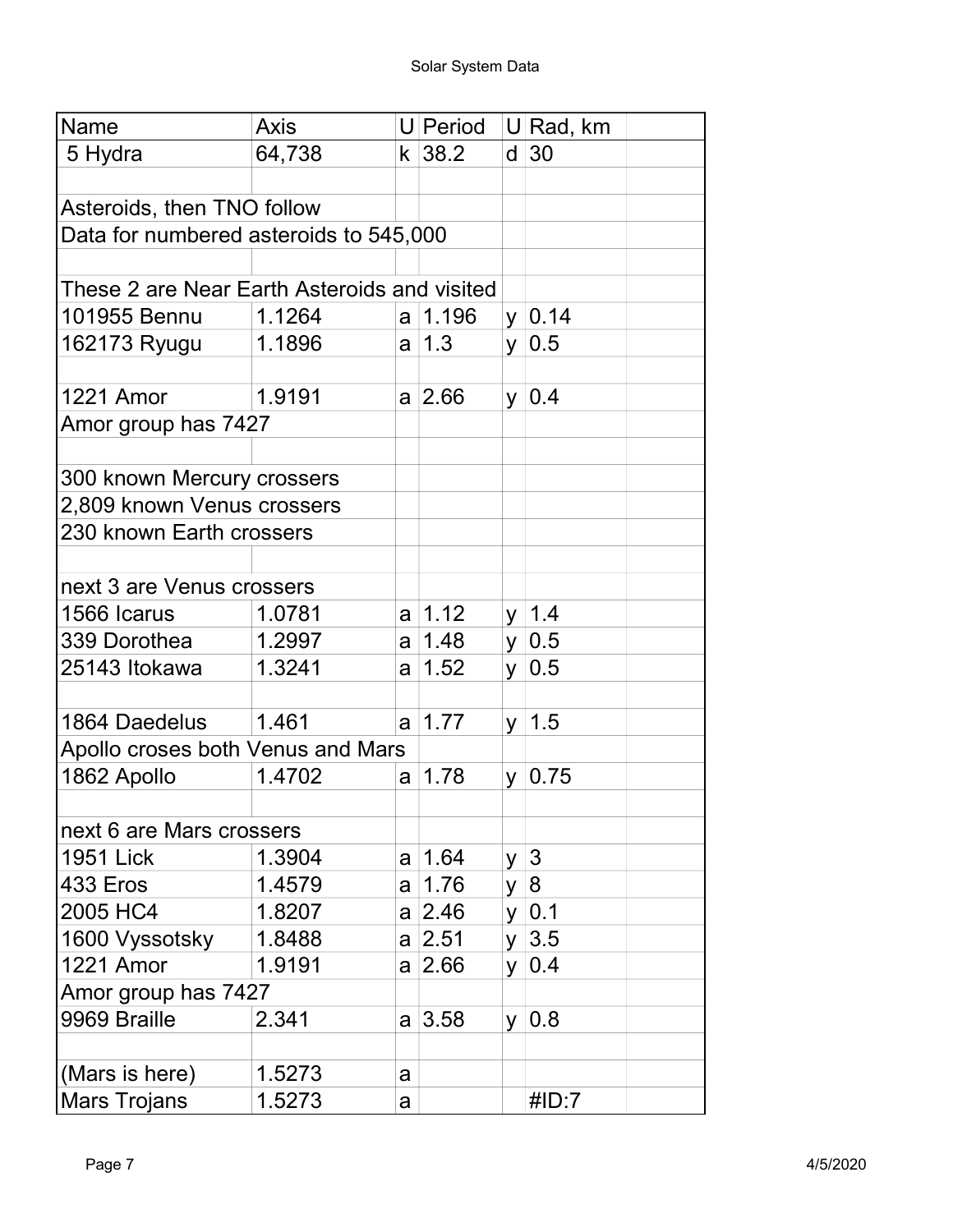| Name                       | <b>Axis</b> |   | U Period      |             | U Rad, km       |  |
|----------------------------|-------------|---|---------------|-------------|-----------------|--|
|                            |             |   |               |             |                 |  |
| Hungaria group             | 1.78        | a |               |             |                 |  |
| Hungaria group             | has 13,000  |   |               |             |                 |  |
| 434 Hungaria               | 1.9444      |   | $a \,   2.7$  |             | $y \vert 5.5$   |  |
|                            |             |   |               |             |                 |  |
| 3908 Nyx                   | 1.92719     |   | $a \,   2.68$ |             | $y \mid 0.5$    |  |
|                            |             |   |               |             |                 |  |
| Hungaria gr. end           | 2.0         | a |               |             |                 |  |
| <b>Main Belt start</b>     | 2.2         | a |               |             | billions?       |  |
| Main Belt end              | 3.2         | a |               |             | #ID: 7K         |  |
|                            |             |   |               |             |                 |  |
| 2423 Ibarruri              | 2.1885      |   | $a \,   3.24$ |             | $y \mid 3$      |  |
| 8 Flora                    | 2.202       |   | a 3.27        | y           | 64              |  |
| Flora family has 13,000    |             |   |               |             |                 |  |
| 43 Aiadne                  | 2.204       |   | a 3.27        |             | $y \mid 30$     |  |
| Vesta family begin         | 2.26        | a |               |             |                 |  |
|                            |             |   |               |             |                 |  |
| Vesta family has 15,212    |             |   |               |             |                 |  |
| 4278 Harvey                | 2.26676     |   | $a \,   3.41$ | У           |                 |  |
| 809 Lundia                 | 2.28254     |   | $a \,   3.45$ | y           | 5               |  |
| 1126 Otero                 | 2.2723      |   | a 3.43        | y.          | $\sqrt{5}$      |  |
| 4977 Rauthgundis 2.29254   |             |   | a 3.47        | y           |                 |  |
| 18 Melpomene               | 2.296       |   | $a \,   3.48$ | <b>y</b>    | 140             |  |
| 1 S1978(18)1?              |             |   |               |             | 19              |  |
| 956 Elisa                  | 2.2984      |   | $a \,   3.48$ | $y \vert 5$ |                 |  |
| 12 Victoria                | 2.33344     |   | $a \,   3.56$ |             | y $ 56$         |  |
| 3850 Peltier               | 2.2342      |   | a  3.34       |             | $y \mid 2$      |  |
| 4796 Lewis                 | 2.3554      |   | a 3.62        | У           |                 |  |
| 4188 Kitezh                | 2.3355      |   | a 3.57        | У           |                 |  |
| 4 Vesta                    | 2.362       |   | a 3.63        |             | y 256           |  |
| 2867 Steins                | 2.3633      |   | $a \,   3.63$ |             | $y \mid 3$      |  |
| 2442 Corbett               | 2.3879      |   | a 3.69        | <b>y</b>    | $\vert 4 \vert$ |  |
| 4434 Nikulin               | 2.4412      |   | a 3.81        | У           |                 |  |
| 3849 Incidentia            | 2.4764      |   | $a \,   3.9$  | y.          | $\sqrt{5}$      |  |
| 887 Alinda                 | 2.4788      |   | a 3.9         | У           | $\vert$ 1       |  |
| Alinda group has 23 others |             |   |               |             |                 |  |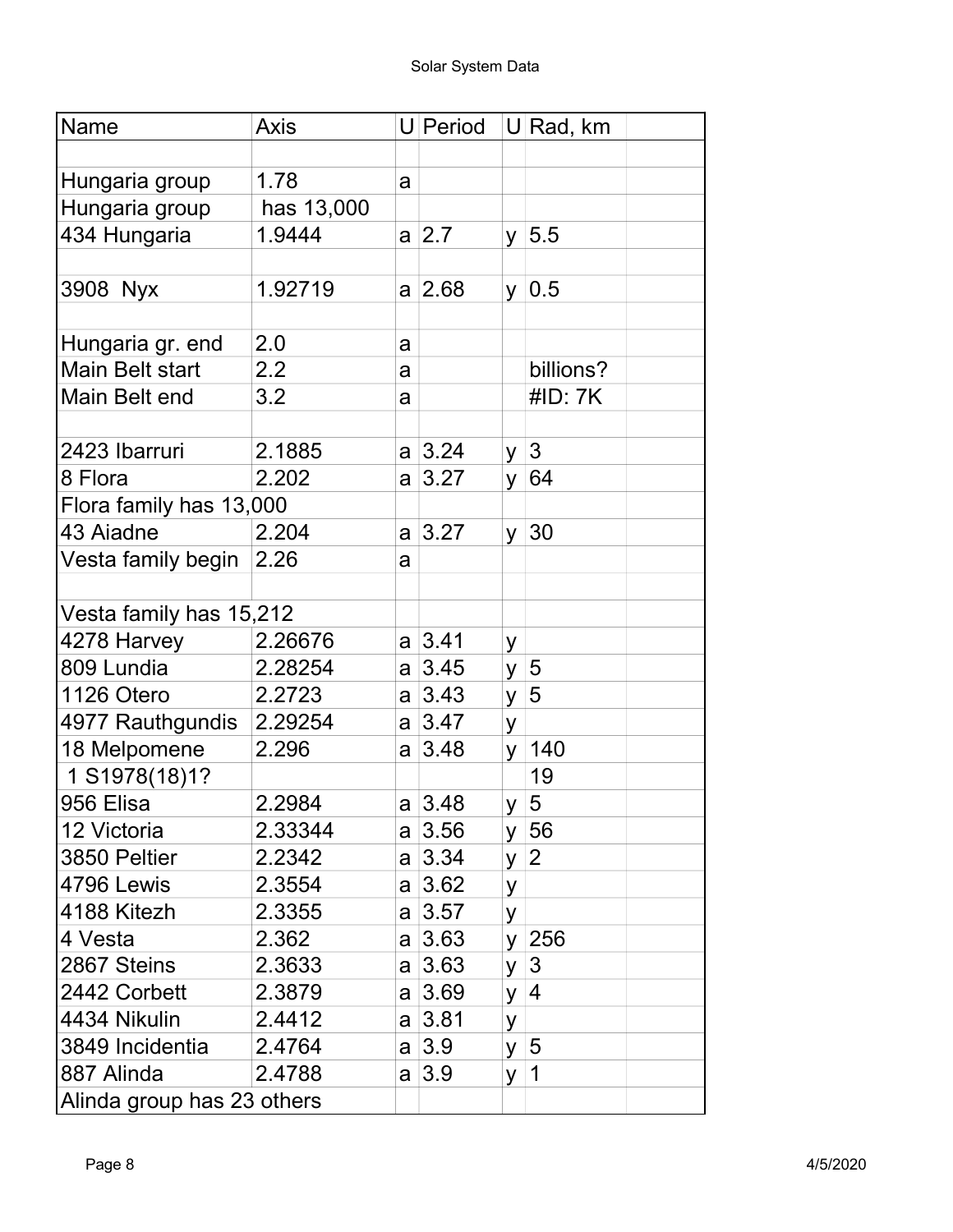| Name                                      | <b>Axis</b> |   | U Period      |    | U Rad, km    |
|-------------------------------------------|-------------|---|---------------|----|--------------|
| sone have 4:1 resonance with Earth as NEA |             |   |               |    |              |
|                                           |             |   |               |    |              |
| 145 Adeona                                | 2.67354     |   | a 4.37        |    | y $ 75$      |
| 446 Aeternitas                            | 2.7865      |   | a  4.65       | y  | 23           |
| 289 Nennetta                              | 2.8738      |   | a  4.87       |    | y   140      |
| 7 Iris                                    | 2.385       |   | a 3.68        |    | $y \mid 107$ |
| 9 Metis                                   | 2.387       | a | 3.68          | y  | 95           |
| 5379 Abehiroshi                           | 2.4         |   | a 3.71        | У  |              |
| 25 Phocaea                                | 2.4         | a | 3.72          |    | y 31         |
| 20 Massalia                               | 2.4088      | a | 3.74          | y  | 73           |
| Nysa family begin                         | 2.41        | a |               |    |              |
| 142 Polana                                | 2.4189      | a | 3.76          | y  | 28           |
| 44 Nysa                                   | 2.4238      | a | 3.77          | y  | 30           |
| 6 Hebe                                    | 2.426       | a | 3.78          |    | y  93        |
| 135 Hertha                                | 2.4279      |   | a 3.78        | y  | 38           |
| 21 Lutetia                                | 2.435       | a | 3.8           | y  | 49           |
| 19 Fortuna                                | 2.441       |   | a 3.81        |    | $y \mid 103$ |
| 2391 Tomita                               | 2.4408      | a | 3.81          | y. | 4.6          |
| 42 Isis                                   | 2.442       |   | a 3.82        |    | $y \mid 51$  |
| 750 Oskar                                 | 2.4442      | a | 3.82          |    | $y \mid 10$  |
| 11 Parthenope                             | 2.453       | a | 3.84          |    | $y \mid 77$  |
| 2984 Chaucer                              | 2.4702      | a | 3.88          | y  | 13           |
| Vesta family end                          | 2.48        | a |               |    |              |
| Nysa family end                           | 2.5         | a |               |    |              |
|                                           |             |   |               |    |              |
| Kirkwood Gap                              | $2.5\,$     | a |               |    |              |
| 29 Amphirite                              | 2.5556      |   | a  4.09       | y  | 95           |
| 5 Astraea                                 | 2.5735      | a | 4.13          | У  | 60           |
| 13 Egeria                                 | 2.577       |   | $a \,   4.14$ | y  | 103          |
| 23 Thalia                                 | 2.628       | a | 4.26          | У  | 53           |
| 15 Eunomia                                | 2.643       | a | 4.3           | y  | 128          |
| Eunomia family has 6,000                  |             |   |               |    |              |
| 26 Proserpina                             | 2.656       |   | a  4.33       | y  | 44           |
| 1036 Ganymed                              | 2.6629      |   | a  4.35       | y  | 16           |
| 3 Juno                                    | 2.6707      |   | a  4.365      | У  | 136          |
| 324 Bamberga                              | 2.6823      |   | a  4.39       | V  | 110          |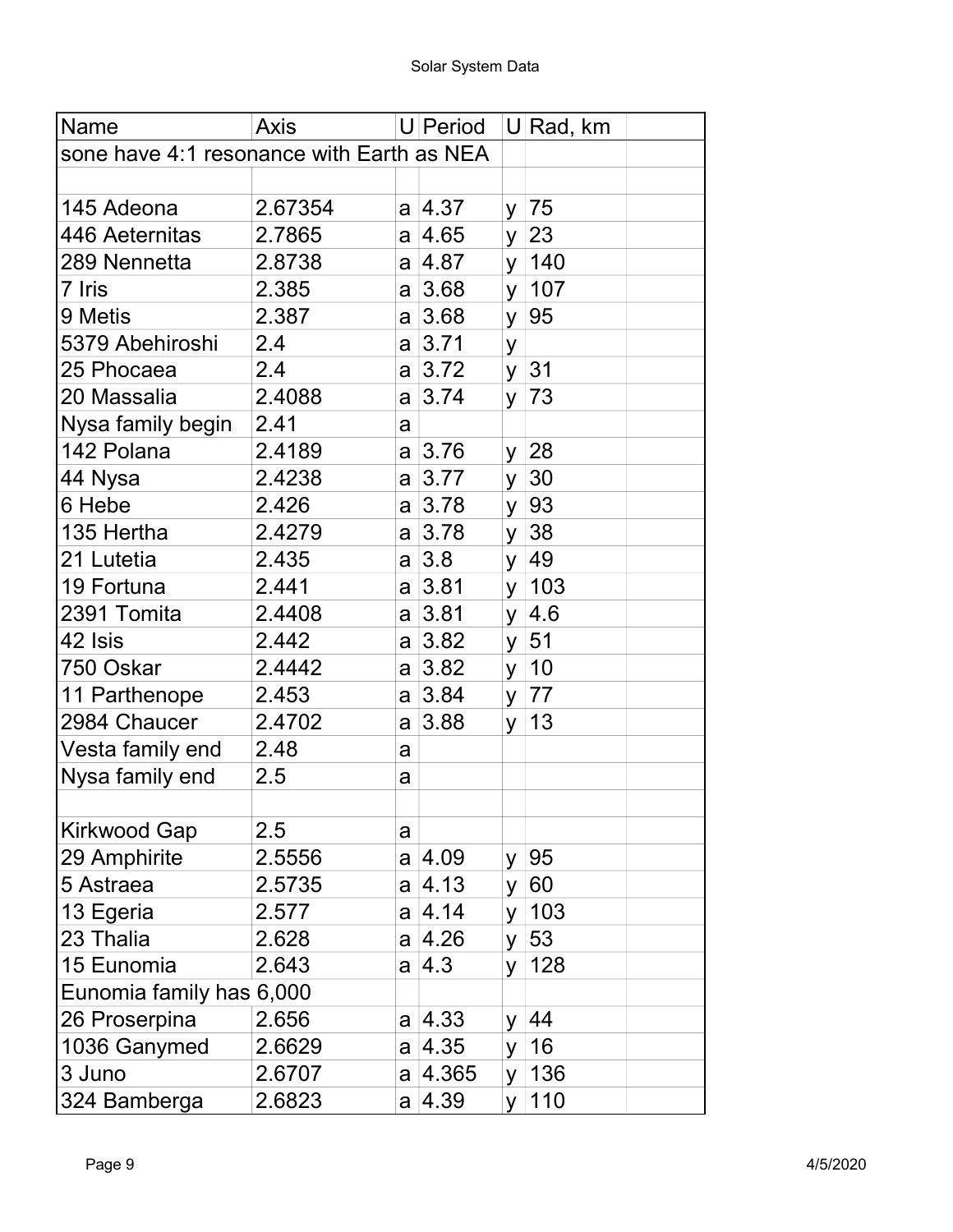| Name                | Axis          |     | U Period         |    | $U$ Rad, km |
|---------------------|---------------|-----|------------------|----|-------------|
| 64 Angelina         | 2.684         | a   | $\overline{4.4}$ | У  | 50          |
| 34 Circe            | 2.686         |     | a 4.4            | y  | 56          |
| 2234 Schmadel       | 2.7006        |     | a  4.44          | У  |             |
| 103 Hora            | 2.701         |     | a 4.44           | y  | 45          |
| 54 Alexandra        | 2.712         |     | a  4.47          | y  | 77          |
| 45 Eugenia          | 2.7200        |     | a 4.49           |    | y   101     |
| 1 Petit Prince      | 1184          | a l | 4.8d             | d  | 13          |
| 410 Chloris         | 2.724         |     | a  4.5           | У  | 62          |
| 128 Nemesis         | 2.75          |     | a 4.56           | y  | 81          |
| 55 Pandora          | 2.76          |     | a  4.58          | У  | 35          |
| 2732 Witt           | 2.7606        |     | a 4.59           | У  | 6           |
| Witt family         | has $> 1,500$ |     |                  |    |             |
| 41 Daphne           | 2.765         |     | a 4.6            | y  | 87          |
| 1 Ceres             | 2.766         |     | a  4.599         | y  | 470         |
| 88 Thisbe           | 2.768         |     | a  4.6           | y  | 102         |
| 2 Pallas            | 2.77092       | a   | 4.613            |    | y $ 256$    |
| 532 Herculina       | 2.7733        |     | a  4.62          | y  | 111         |
| Kirkwood Gap        | 2.82          | a   |                  |    |             |
| 243 Ida             | 2.861         |     | a 4.84           | y  | 16          |
| 1 Dactyl            | 90            | k   | 20h              | h  | 0.6         |
| Koronis family      | has 5949      |     |                  |    |             |
| 167 Urda            | 2.861         |     | a 4.84           | У  | 20          |
| 534 Nassovia        | 2.8867        | a   | 4.9              | У  | 17          |
| 321 Florentina      | 2.887         |     | a  4.9           | y  | 14          |
| 720 Bohlinia        | 2.8873        | a   | 4.91             |    | $y \mid 17$ |
| 158 Koronis         | 2.8686        |     | a  4.86          | У  | 18          |
| 1223 Neckar         | 2.8686        |     | a  4.86          | y  | 12          |
| 277 Elvira          | 2.88422       |     | a  4.9           | У  | 18          |
| 263 Dresda          | 2.886         |     | a  4.91          | y  | 18          |
| 208 Lacrimosa       | 2.8932        |     | a  4.92          | У  | 21          |
| 311 Claudia         | 2.89793       |     | a  4.93          | У  | 12          |
| 22 Kalliope         | 2.9112        |     | a  4.97          | y  | 83          |
| 16 Psyche           | 2.921         |     | a  4.99          | y  | 256         |
| <b>Kirkwood Gap</b> | 2.95          | a   |                  |    |             |
| Eos family begin    | 2.99          | a   |                  |    |             |
| 876 Scott           | 3.0085        |     | a 5.22           | V. | 13.7        |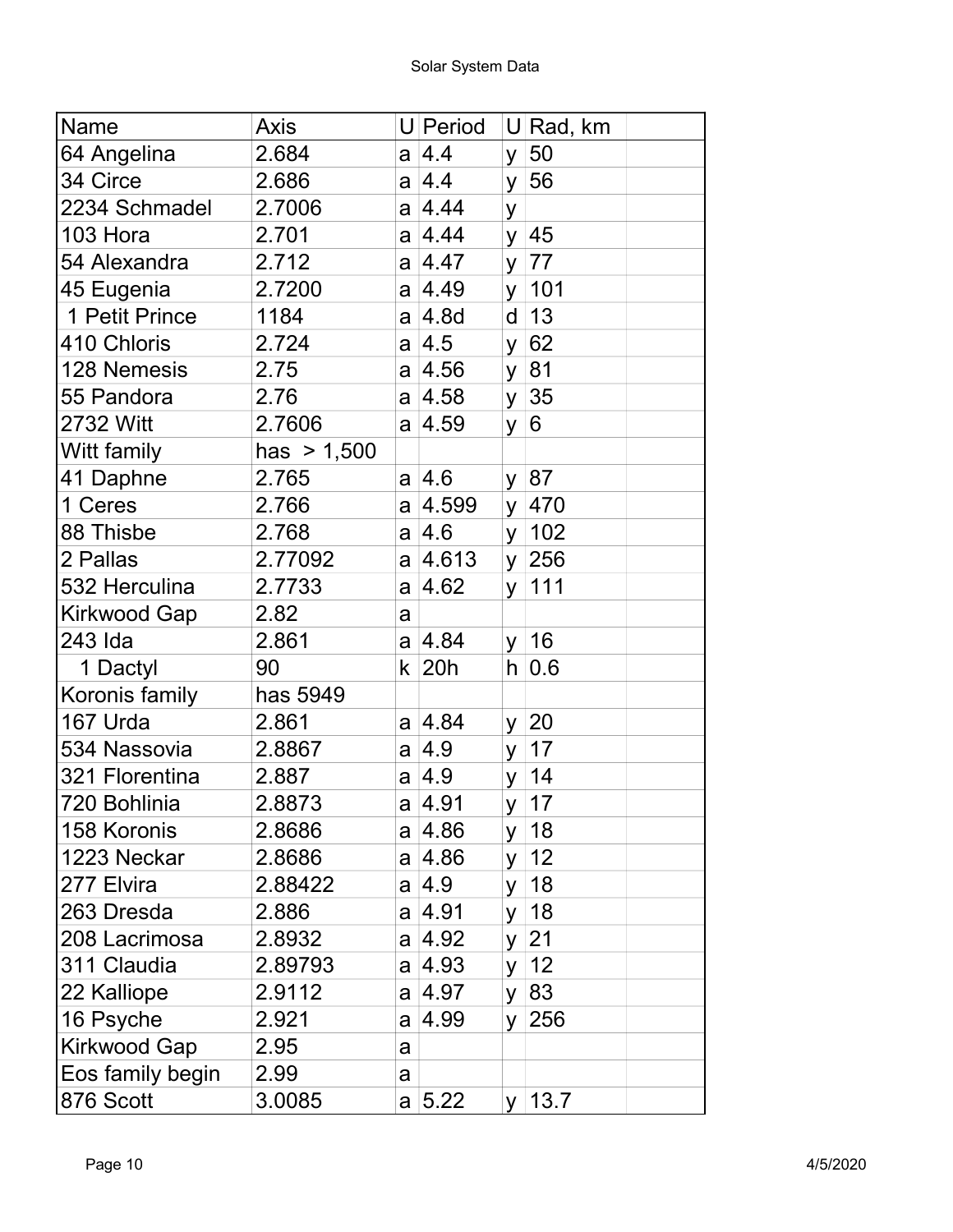| Name                | <b>Axis</b> |   | U Period |    | U Rad, km |
|---------------------|-------------|---|----------|----|-----------|
| 742 Edisona         | 3.0107      | a | 5.22     | У  | 23        |
| <b>798 Ruth</b>     | 3.0146      |   | a 5.23   | y  | 22        |
| 639 Latona          | 3.0167      |   | a 5.24   | y  | 18        |
| 890 Waltraut        | 3.02        |   | a 5.25   | y  | 13.7      |
| 633 Zelima          | 3.0227      | a | 5.26     | y  | 17        |
| 221 Eos             | 3.01044     |   | a 5.22   | y  | 52        |
| 339 Dorothea        | 3.01176     | a | 5.23     | y  | 19        |
| 669 Kypria          | 3.0146      |   | a 5.23   | У  | 16        |
| 653 Berenike        | 3.01609     |   | a 5.24   | y  | 20        |
| 513 Centisima       | 3.0163      |   | a 5.24   | У  | 25        |
| 661 Cloelia         | 3.0166      | a | 5.24     | y  | 24        |
| 450 Brigitta        | 3.01733     | a | 5.24     | y  | 17        |
| 562 Salome          | 3.0183      |   | a 5.24   | y  | 15        |
| 451 Antikleia       | 3.02523     | a | 5.26     | y  | 17        |
| Eos family end      | 3.03        | a |          |    |           |
| 704 Interamnia      | 3.0575      | a | 5.35     | y. | 166       |
| Hygeia family start | 3.06        | a |          |    |           |
| 451 Patienta        | 3.0616      | a | 5.36     | y  | 113       |
| 423 Diotima         | 3.0677      |   | a 5.37   | У  | 104       |
| 52 Europa           | 3.101       | a | 5.46     | У  | 152       |
| Themis family start | 3.08        | a |          |    |           |
| 48 Doris            | 3.11        |   | a 5.49   | y  | 108       |
| 120 Lachesis        | 3.1177      |   | a 5.5    | У  | 87        |
| 75 Ursala           | 3.1236      |   | a 5.52   | y  | 90        |
| 24 Themis           | 3.1236      |   | a  5.52  | y  | 90        |
| 10 Hygeia           | 3.129       |   | a 5.54   | y. | 49        |
| 259 Aletheia        | 3.135       |   | a 5.55   | y  | 89        |
| 572 Palma           | 3.1513      |   | a 5.59   | y  | 94        |
| 31 Euphrosyne       | 3.1554      |   | a 5.61   | y  | 134       |
| 94 Aurora           | 3.16        |   | a 5.62   | У  | 102       |
| 511 Davida          | 3.1647      | a | 5.63     | y  | 145       |
| 702 Alauda          | 3.1953      |   | a 5.71   | y  | 125       |
| 863 Benkoela        | 3.2004      | a | 5.73     | y  | 140       |
| Hygeia family end   | 3.24        | a |          |    |           |
| Themis family end   | 3.24        | a |          |    |           |
| <b>Kirkwood Gap</b> | 3.27        | a |          |    |           |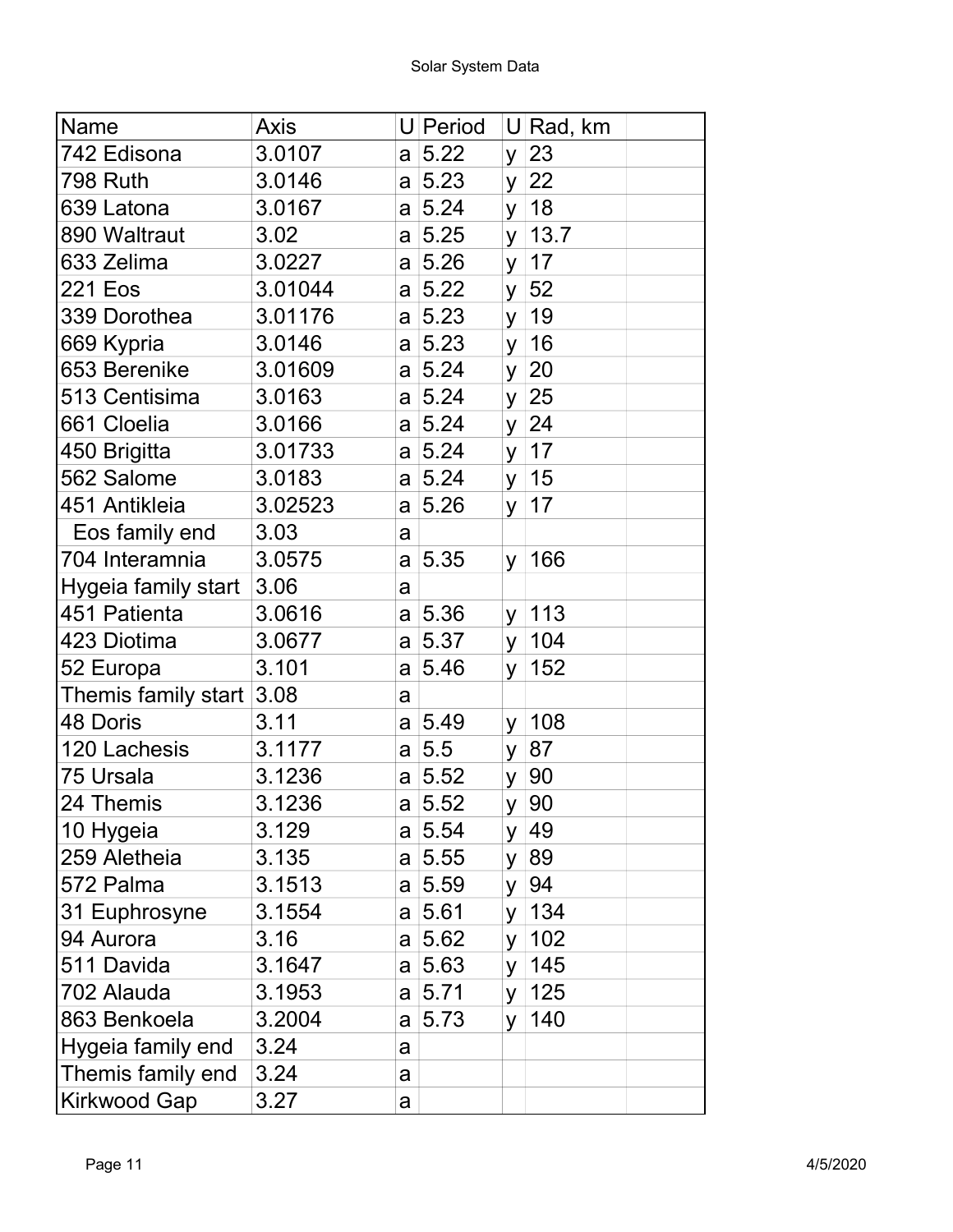| Name                   | Axis   |    | U Period       |          | $U$ Rad, km    |
|------------------------|--------|----|----------------|----------|----------------|
| 65 Cybele              | 3.4283 |    | a 6.35         |          | y   113        |
| 121 Hermione           | 3.4478 |    | a 6.4          |          | y  95          |
| 87 Sylvia              | 3.49   |    | a 6.52         |          | y   143        |
| 1 Romulus              | 1351   |    | $a \mid 3.6d$  |          | $d$ 11         |
| 2 Remus                | 706    |    | $k$   1.4d     |          | $d \mid 7$     |
| 17 Thetis              | 2.4712 |    | $a \,   3.88$  |          | y $ 42 $       |
| 107 Camilla            | 3.4912 |    | a 6.52         | y        | 100            |
| 1 - unnamed            |        |    |                |          | 6              |
| 2 - unnamed            |        |    |                |          | $\overline{2}$ |
| 2015 BZ509             | 5.1394 |    | $a \mid 11.65$ | y        | 3              |
| (Jupiter is here)      | 5.2028 | a  |                |          |                |
| Greeks - belt          | 5.2028 | a  |                |          |                |
| 617 Patroclus          | 5.2167 |    | a 11.92        |          | $y \mid 70$    |
|                        |        |    |                |          |                |
| Trojans - belt         | 5.2028 | a  |                |          | y $ # > 7000$  |
| 624 Hektor             | 5.2571 |    | $a \mid 12.05$ | <b>y</b> | 110            |
|                        |        |    |                |          |                |
| 153 Hilda              | 3.98   |    | a 7.94         |          | $y \mid 170$   |
| following are Centaurs |        |    |                |          |                |
| 944 Hidalgo            | 5.741  |    | a  13.76       | y.       | 19             |
| <b>Narcissus</b>       | 6.878  |    | a 18.04        | y  6     |                |
| Okyrhoe                | 8.372  |    | a 24.23        |          | $y \mid 18$    |
| 15504 unnamed          | 9.378  |    | a 28.75        |          | y  7           |
|                        |        |    |                |          |                |
| (Saturn is here)       | 9.5388 | a  |                |          |                |
| Thereus                | 10.64  |    | a 34.7         |          | y $ 43$        |
| <b>Echelus</b>         | 10.7   |    | $a \mid 35.04$ |          | $y \mid 30$    |
| <b>Damocles</b>        | 11.826 |    | a 40.67        |          | y  4           |
| Elatus                 | 11.79  |    | a 40.52        |          | $y \mid 29$    |
| 2060 Chiron            | 13.648 |    | a 50.42        |          | y 83           |
| Chariklo               | 15.822 |    | a 62.93        |          | y 252          |
| 1st ring               | 396    | k  |                |          |                |
| 2nd ring               | 405    | k. |                |          |                |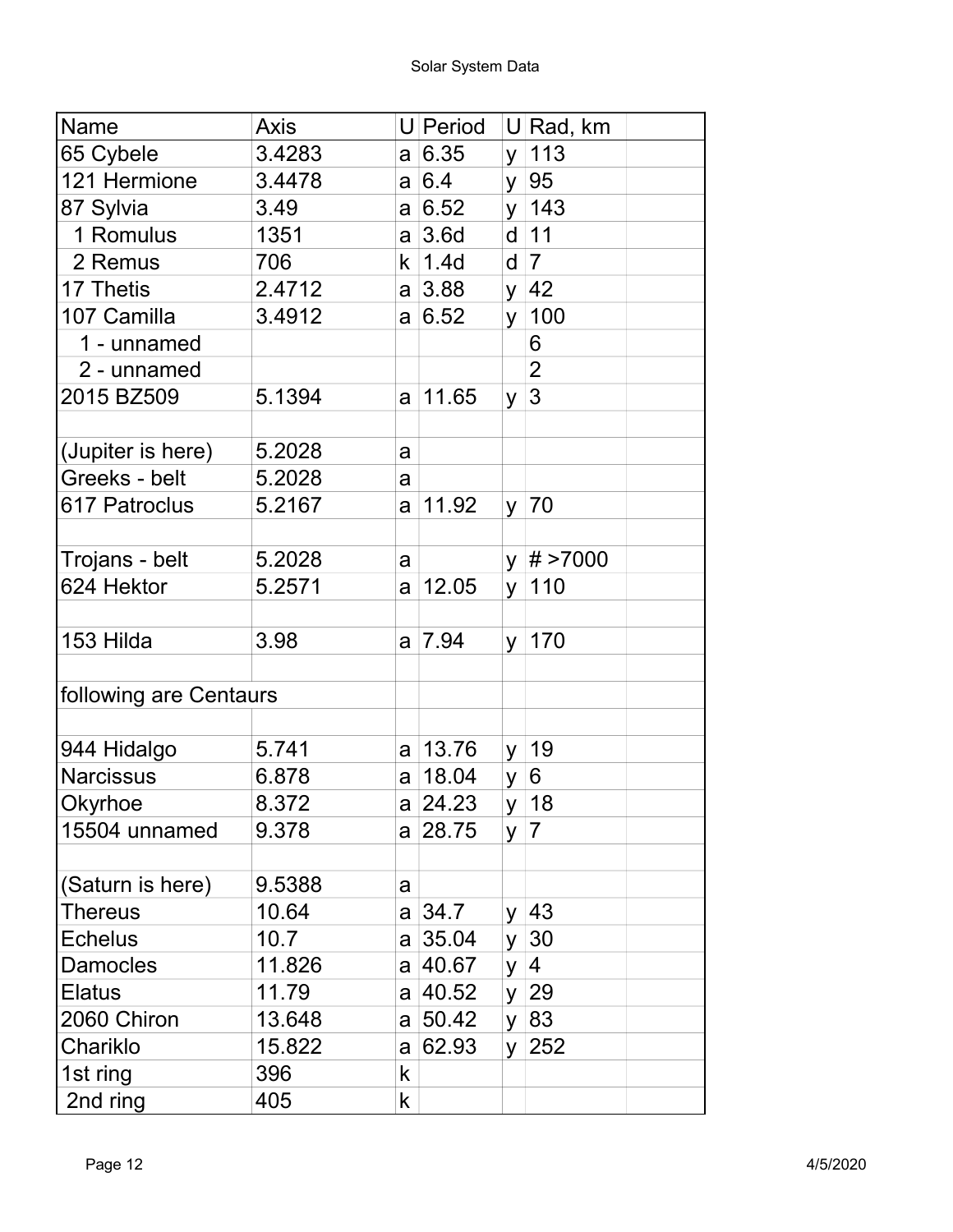| Name                | Axis    |   | U Period      |          | $U$ Rad, km     |
|---------------------|---------|---|---------------|----------|-----------------|
| <b>Bienor</b>       | 16.44   | a | 66.8          | y        | 44              |
| <b>Asbolus</b>      | 17.99   | a | 76.4          | y        | 33              |
| (Uranus is here)    | 19.1914 | a |               |          |                 |
| Pelion              | 19.96   |   | a  89.25      |          | y 14            |
| Dioretsa            | 23.9    | a | 116.91        | <b>y</b> | $\vert 3 \vert$ |
| <b>Nessus</b>       | 24.67   | a | 122.7         |          | y 21            |
| Hylonome            | 25.152  | a | 126.14        | y        | 33              |
| Amycus              | 25.1    |   | a  125.74     |          | y 50            |
| Cyllarus            | 26.06   |   | a 133.06      | y        | 23              |
| <b>Pholus</b>       | 20.393  | a | 92.09         | У        |                 |
|                     |         |   |               |          |                 |
| (Neptune is here)   | 30.0611 | a |               |          | TNO's           |
| 2002 XW93           | 37.36   |   | a 228.36      |          | y 283           |
| 2005 RN43           | 41.36   |   | a 266         |          | y 340           |
| 2004 GV9            | 42.173  |   | a 273.9       | y        | 340             |
| Orcus               | 39.174  |   | a 245.2       | y.       | 458             |
| 1 Vanth             | 9       |   | $k \mid 9.5d$ |          | $d$ 221         |
| 2003 AZ84           | 39.362  |   | a 247         |          | $y \mid 353$    |
| 2002 XV93           | 39.416  |   | a 247.47      |          | $y$ 275         |
| Ixion               | 39.82   |   | a 251.25      | y        | 309             |
| 2002 MS4            | 42.044  |   | a 272.62      | y        | 383             |
| Salacia             | 42.184  |   | a 274         | y.       | 423             |
| 2002 UX25           | 42.49   |   | a 277         | y        | 332             |
| Varuna              | 42.72   |   | a  279.2      |          | y 334           |
| Haumea              | 43.182  |   | a  283.77     |          | y 780           |
| 1 Hi'iaka           | 49,880  |   | a  49.1       | y.       | 160             |
| Quaoar              | 43.694  |   | a  288.8      | y        | 560             |
| Albion              | 43.779  |   | a 289.67      | y        | 108             |
| Sila                | 44.1157 |   | a  293.02     | y        | 125             |
| <b>Ultima Thule</b> | 44.581  |   | a 297.67      | y        | $\overline{5}$  |
| 2010 KZ39           | 45.4    |   | a 305.86      | y        | 299             |
| <b>MakeMake</b>     | 45.43   | a | 306.21        | y        | 715             |
| 1 unnamed           |         |   |               |          | 190             |
| Chaos               | 45.8    |   | a 309.92      | y.       | 300             |
| Varda               | 46.11   |   | a 313.1       | y        | 384             |
| 1 Ilmare            | 4809    |   | a 5.8         |          | d   180         |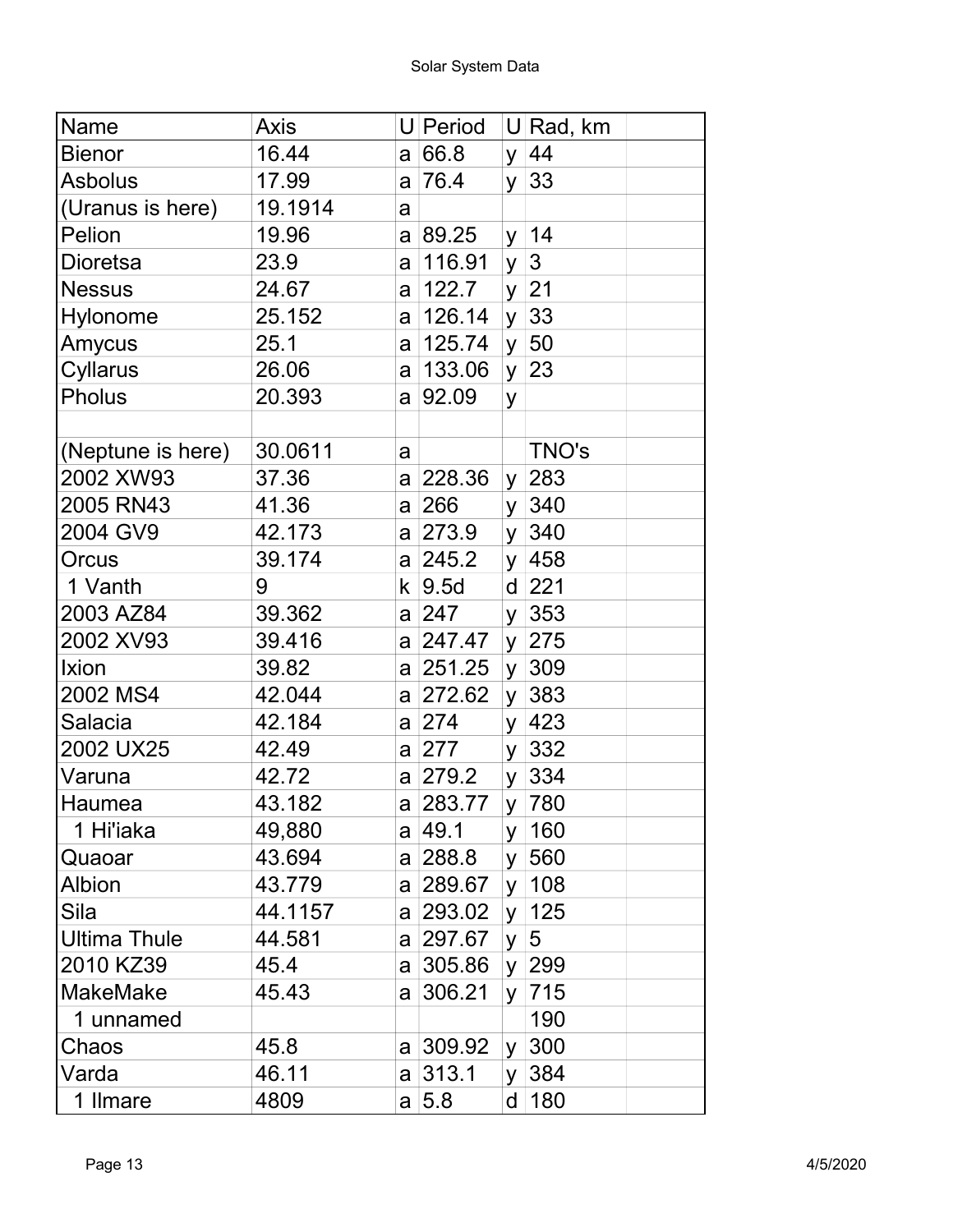| Name                                                            | <b>Axis</b> |    | U Period     |          | U Rad, km    |  |
|-----------------------------------------------------------------|-------------|----|--------------|----------|--------------|--|
| 2002 AW197                                                      | 47.042      |    | a 322.65     | y        | 30           |  |
| 2010 RF43                                                       | 49.426      |    | a 347.5      | y        | 306          |  |
| 2014 EZ51                                                       | 52.525      |    | a 380.7      | y        | 313          |  |
| 2002 TC302                                                      | 55.265      |    | a 410.86     |          | y 292        |  |
| 2014 AN55                                                       | 55.92       |    | a  418.18    |          | y 292        |  |
| 2004 XR190                                                      | 57.255      |    | a 433.24     | y.       | 278          |  |
| 2013 FY27                                                       | 58.66       |    | a  449.3     | y        | 370          |  |
| 2008 OG19                                                       | 66.29       |    | a 539.73     | y        | 310          |  |
| 2006 QH181                                                      | 67.235      |    | a 551.31     | y        | 304          |  |
| Gonggong                                                        | 67.471      |    | a 554.2      | y        | 615          |  |
| Eris                                                            | 67.864      |    | a 559.07     | y        | 1163         |  |
| 1 Dysnomia                                                      | 37,330      | k. | 15.8         | d        | 350          |  |
| Gikunii homdima                                                 | 72.722      | a  | 620.17       | y.       | 321          |  |
| 2010 JO179                                                      | 79.141      |    | a 704.06     | y.       | 299          |  |
| 2015 RR245                                                      | 81.373      |    | a  734       |          | $y$ 313      |  |
| 2014 UZ224                                                      | 108.2       | a  | 1125.2       | y.       | 318          |  |
| 2018 VG18                                                       | 114.3       |    | a   1223     | $y \mid$ | 328          |  |
| 2012 VP113                                                      | 257.67      | a  | 4136.2       |          | y 299        |  |
| Sedna                                                           | 484.44      | a  | 10,663       |          | y 498        |  |
|                                                                 |             |    |              |          |              |  |
| Kuiper Belt end                                                 | 50          | a  |              |          |              |  |
| Oort Cloud begin                                                | 200         | a  |              |          |              |  |
| comets follow                                                   |             |    |              |          |              |  |
| <b>Enke's Comet</b>                                             | 2.2178      |    | $a \,   3.3$ |          | $y \mid 2.4$ |  |
| Kobayashi's                                                     | 8.588       |    | a 25.17      | У        |              |  |
| <b>Halley's Comet</b>                                           | 17.834      | a  | 75.32        | y        | 5.5          |  |
| McNaught 2006                                                   | 2050        |    | a  92,600    | y        |              |  |
| ATLAS                                                           | 331         | a  | 6,026        | У        |              |  |
|                                                                 |             |    |              |          |              |  |
| Sun                                                             |             |    |              |          | 396,430      |  |
| table compiled by David Michalets                               |             |    |              |          |              |  |
| for personal reference                                          |             |    |              |          |              |  |
| most data from Wikipedia                                        |             |    |              |          |              |  |
| Saturn moon numbers from brittanica inconsistent with Wikipedia |             |    |              |          |              |  |